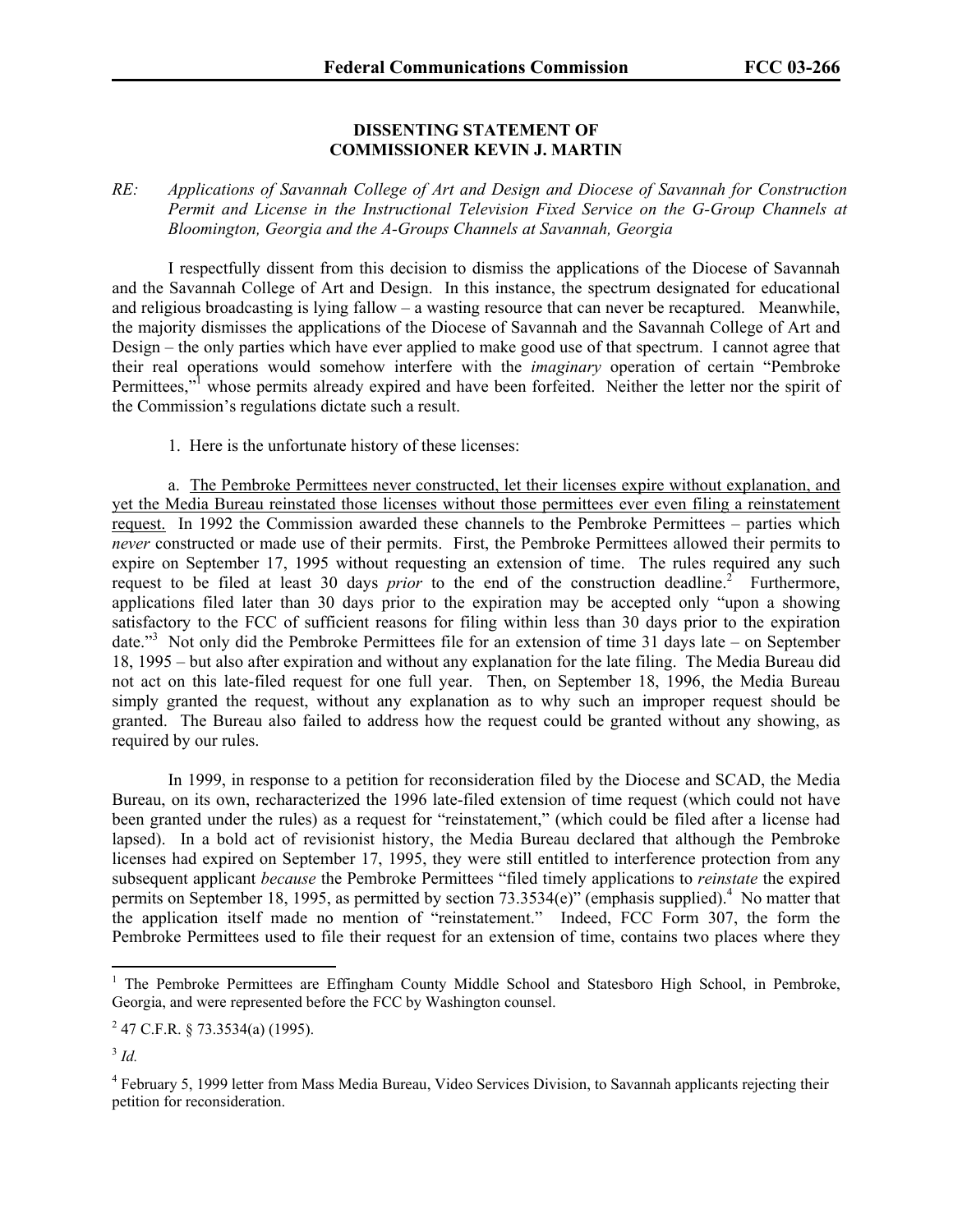could have indicated their intent to request a reinstatement. Box 3, "purpose of application" allows the applicant to check either 3a (additional time) or 3b (construction permit to replace expired permit). The Pembroke permittees checked box 3a (additional time) and left box 3b (replace expired permit) blank. Box 7 likewise allows the applicant to choose between 7a (an "extension of time") and 7b (an "application to replace an expired permit.") The Pembroke Permittees chose 7a (extension of time) and specifically rejected 7b (request for reinstatement, which, by the way, also required an explanation of the applicant's failure to submit a timely extension application) as "not applicable." Still the Media Bureau chose to characterize the post-expiration extension of time request as a "reinstatement" request, even though a "reinstatement" was never requested, and indeed, was specifically rejected by the applicants themselves.

Between the time of the Bureau's 1996 grant of the Pembroke Permittees' extension of time request and the Bureau's 1999 declaration turning the extension of time grant into a "reinstatement" grant, the Media Bureau had also granted the Pembroke Permittees various other extensions of time finally expiring on March 18, 1997. After 1997, the Pembroke Permittees did not bother to ask for any more extensions. Finally, in 2002, ten years after the permits were first awarded, the Wireless Bureau declared those same Pembroke permits forfeited, and cancelled the licenses retroactively to 1997 when the original extensions expired.

 b. In 1998, the Media Bureau rejected the applications by the Diocese/SCAD to construct ITFS stations because their proposal would cause interference to the Pembroke Permittees, whose licenses had expired in 1997 and who had not requested a reinstatement or any extension of time. In October of 1995, during a five-day filing window open for ITFS applications (the one and only opportunity available to apply for these channels) the Diocese and SCAD filed applications to use these channels for educational and religious programming. In conjunction with their applications, they provided an analysis candidly declaring that their operation would cause interference to the planned Pembroke operations. The Diocese and SCAD also indicated that they were attempting to secure consent regarding interference for the proposed operations. The Media Bureau did not act on the Savannah applications for three years.

On May 12, 1998, the Diocese/SCAD applications were finally accepted for filing, and then, strangely, two months after the acceptance, they were dismissed.<sup>5</sup> The reason for the dismissal? Failure to protect the Pembroke Permittees from interference. This dismissal was particularly strange given that the Pembroke permits had already expired one year earlier without any further request for an extension of time or reinstatement, and thus lacked any indication that there ever had been or ever would be any operation on the Pembroke licenses with which to interfere.

 2. I would have chosen to reverse the Media Bureau's 1998 dismissal of the Diocese/SCAD applications or, alternatively, reverse the Media Bureau's improper grant of an extension of time in 1996 and grant the Savannah applications.

It is within this Commission's complete discretion to reverse the Bureau's 1998 dismissal of the Diocese/SCAD applications. The dismissal was based solely on potential interference with the nonexistent facilities of the expired Pembroke Permits. As such, the dismissal was not valid in 1998, and is now also incompatible with the Wireless Bureau's later forfeiture and cancellation of the Pembroke Permits retroactive to 1997. Similarly, it is within this Commission's discretion to reverse the Media

 $\overline{a}$ 

<sup>&</sup>lt;sup>5</sup> Letter from Clay C. Pendarvis, Acting Chief, Distribution Services Branch, Video Services Division, Mass Media Bureau, FCC, to Diocese of Savannah and Savannah College of Art and Design (dated July 15, 1998).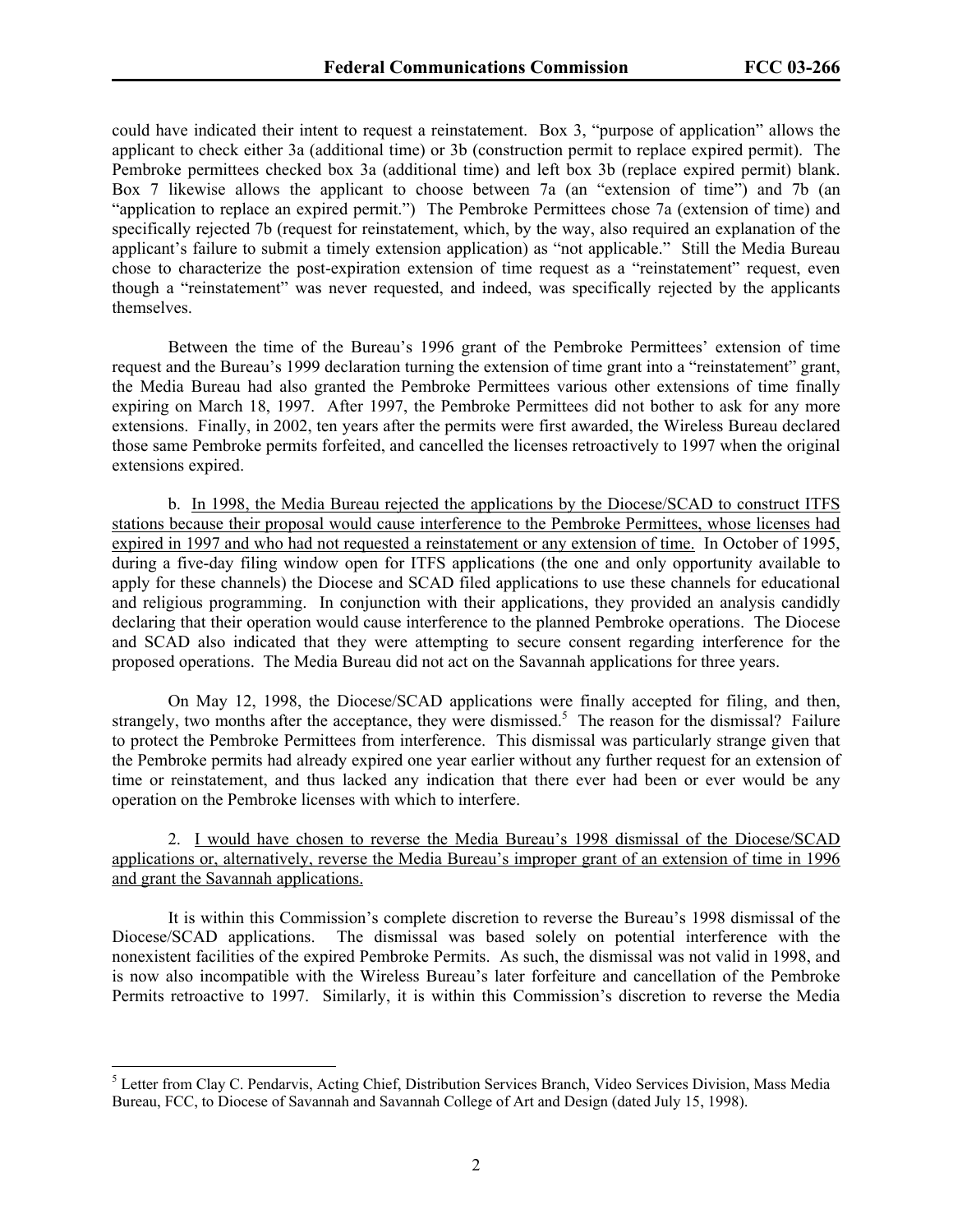Bureau's 1996 improper grant of an extension of time to the Pembroke Permittees and to cancel those licenses *nunc pro tunc*, effective September 18, 1995, when the licenses expired.<sup>6</sup>

The majority concludes that as a technical matter, the Savannah applications were improper at the time they were filed because they interfered with the proposed Pembroke operations. The majority further concludes that although the Pembroke licenses had expired, they had not yet been "cancelled" by the Bureau, and accordingly the Diocese and SCAD should not ever have filed. I respectfully disagree. First, the Diocese/SCAD applications were not immediately rejected, and were, ultimately, accepted for filing, an indication that they were properly filed. Second, the rules in place only required an interference analysis, which the Diocese/SCAD provided.<sup>7</sup> Their interference analysis candidly declared that their operations would cause harmful interference to the proposed Pembroke operations. The rules, importantly, do not require immediate dismissal in the face of interference.<sup>8</sup> Third, when the Savannah applicants filed, they included a "statement regarding interference" indicating that they were in the process of negotiating interference consents. It is my understanding that the Mass Media Bureau sometimes accepted for filing such applications where interference negotiations were underway but not yet finalized. Accordingly, it would have been reasonable for any applicant in the process of negotiating an interference consent to apply. Fourth, at the time they applied, the Diocese/SCAD were aware that the Pembroke licenses had already expired, and that the Pembroke licensees had neither timely requested an extension of time, nor requested a reinstatement. Fifth, the Media Bureau's 1998 dismissal was not based on the rationale that the expired Pembroke licenses had not yet been separately "cancelled" by the Bureau, but instead was based only on the rationale that the Savannah operations would cause interference to the Pembroke operations on a going forward basis. Accordingly, in my view it was reasonable and proper for the Diocese/SCAD to apply during the only five-day filing window ever available to them.

Alternatively, the majority states that the Savannah applications violate the rule prohibiting contingent applications. This argument is based on a sentence in the cover letter accompanying the Savannah applications which states that "it is the applicant's understanding that acceptance of this application is contingent upon the outcome of a petition to deny" filed against the Pembroke Permittees by a commercial provider that had intended to lease the Diocese/SCAD proposed facilities. In my view, this argument is a red herring. It seems unusual to deny this application based on a sentence in the cover letter. I believe it would be more appropriate to base the decision on the actual application itself, which to me appears to have been appropriately filed, and does not indicate that it is somehow contingent on another proceeding. Furthermore, this rationale was never used previously by the Bureau to reject the Savannah applications.

Finally, the majority states that to cancel the Pembroke Permits *nunc pro tunc* to September 18, 1995, the date they expired, would require a change in policy. The majority also states that this would be unfair to other potential applicants who may have applied but failed to file because they relied on the

 $7$  47 C.F.R. § 74.903(b) (1995).

<sup>&</sup>lt;sup>6</sup> The rules require that such a cancellation be effective "as of the expiration date." 47 C.F.R. § 73.3599 (1995) ("a construction permit *shall be declared forfeited* if the station is not ready for operation within the time specified therein or within such further time as the FCC may have allowed for completion, and a notation of the forfeiture of any construction permit under this provision will be placed in the records of the FCC *as of the expiration date*") (emphasis supplied).

 $8$  Furthermore, prospective applicants and existing licensees were "required to cooperate fully in attempting to resolve problems of potential interference before bringing the matter to the attention of the Commission." 47 C.F.R. § 74.903(c). This further suggests that any interference issues would ultimately be resolved by the Commission, and not result in an automatic dismissal of the prospective applicant's application.